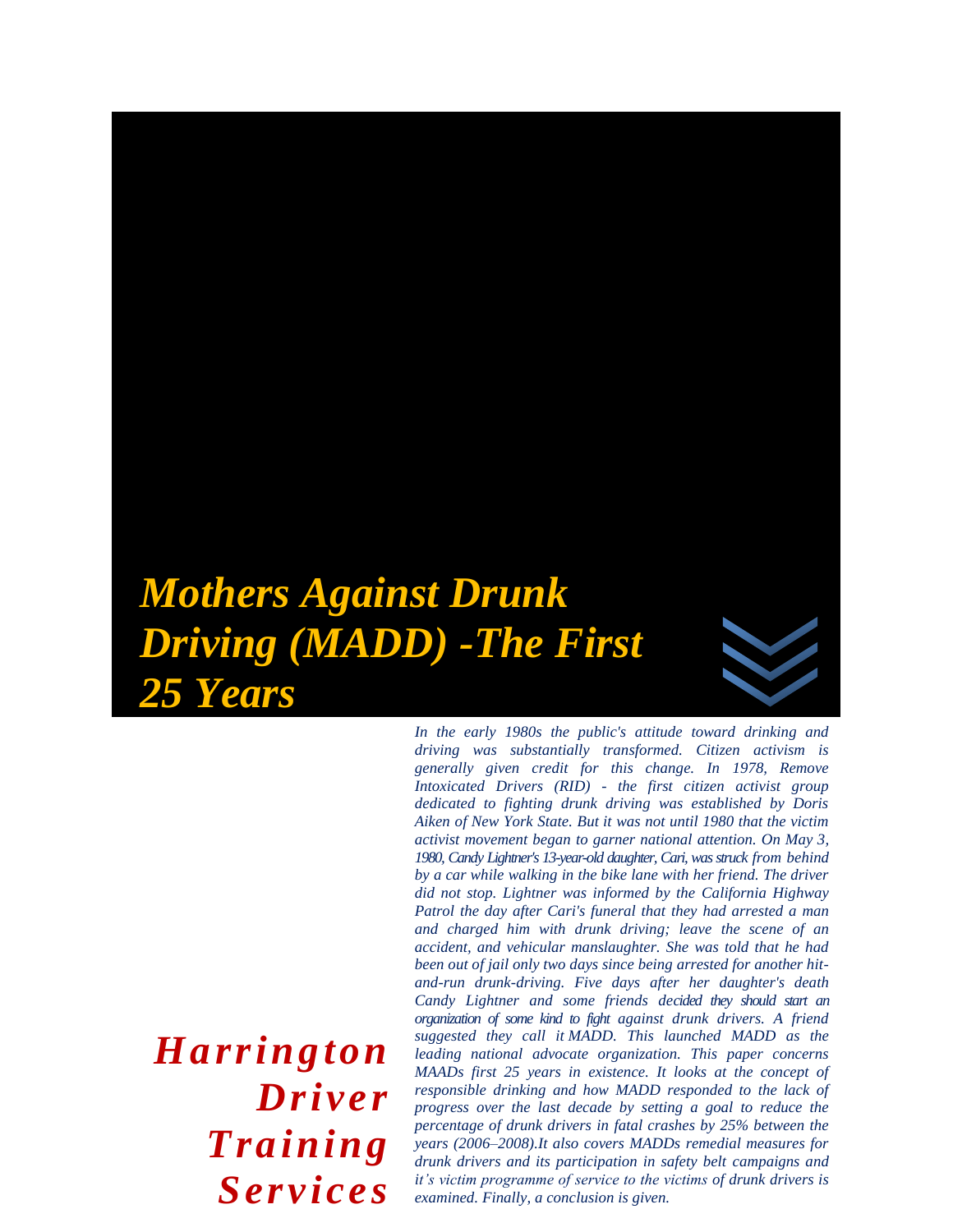# *Mothers Against Drunk Driving (MADD) -*

# *The First 25 Years*

 *Tom Harrington LL B F Inst. MTD (August 2020)*

#### *Introduction*

he organization, Mothers Against Drunk Driving (MADD) has arguably been one of the most successful public-health grassroots citizen advocacy  $\Box$  organizations in the United States (and elsewhere) in the past century. In The organization, Mothers Against Drunk Driving (MADD) has arguably been one of the most successful public-health grassroots citizen advocacy organizations in the United States (and elsewhere) in the past century. In 2005, poll by the Gallup Organization in 2005, MADD is recognized by 94% of citizens. It is generally given credit for changing American and others country's attitudes toward drinking and driving. Since MADD's founding in 1980, alcohol-related traffic deaths in the United States have decreased from an estimated 30,000 to 16,694 in 2004, according to the National Highway Traffic Safety Administration (NHTSA). This article examines the growth of MADD since its founding and attempts to gauge its contribution to the public's understanding of the impaireddriving problem and to the reductions in alcohol-related highway deaths and injuries that have occurred in the first 25 years of its existence. 1

#### *Origins*

In May 1980, 13-year-old Cari Lightner was killed by a drunk driver as she walked on the sidewalk in her suburban [Sacramento](https://www.encyclopedia.com/places/united-states-and-canada/us-political-geography/sacramento) neighborhood. The driver, Clarence William Busch, did not stop, but when he was apprehended he was found to have a blood alcohol level of 0.20 percent—and previous drunk-driving convictions. He was, in fact, out on bail for a similar hit-and-run. Cari Lightner left behind two sisters, one of them her twin. The Lightners' story was horrifying but not unique there were 27,000 alcohol-related traffic fatalities in the [United States](https://www.encyclopedia.com/places/united-states-and-canada/us-political-geography/united-states) that year, 2,500 of them in [California.](https://www.encyclopedia.com/places/united-states-and-canada/us-political-geography/california) However, in this case, the girl's mother, Candace Lightner, a real estate agent, used her grief to fuel a new grassroots organization dedicated to reshaping the public's perception of drunk driving. The name of the new group and the date of incorporation were borrowed from family members. Her sister suggested calling the group Mothers against Drunk Drivers, or MADD. The Guardian of Manchester, [England,](https://www.encyclopedia.com/places/britain-ireland-france-and-low-countries/british-and-irish-political-geography/england) among others, noted the gender implications. The feminine aspect of the title was an entirely accurate statement of feminine anger against the chiefly male perpetrators, who included the lawyers and judges that coddled this behaviour.

<sup>&</sup>lt;sup>1</sup> James C. Fell & Robert B. Voas. Pacific Institute for Research & Evaluation. Calverton, Maryland, USA.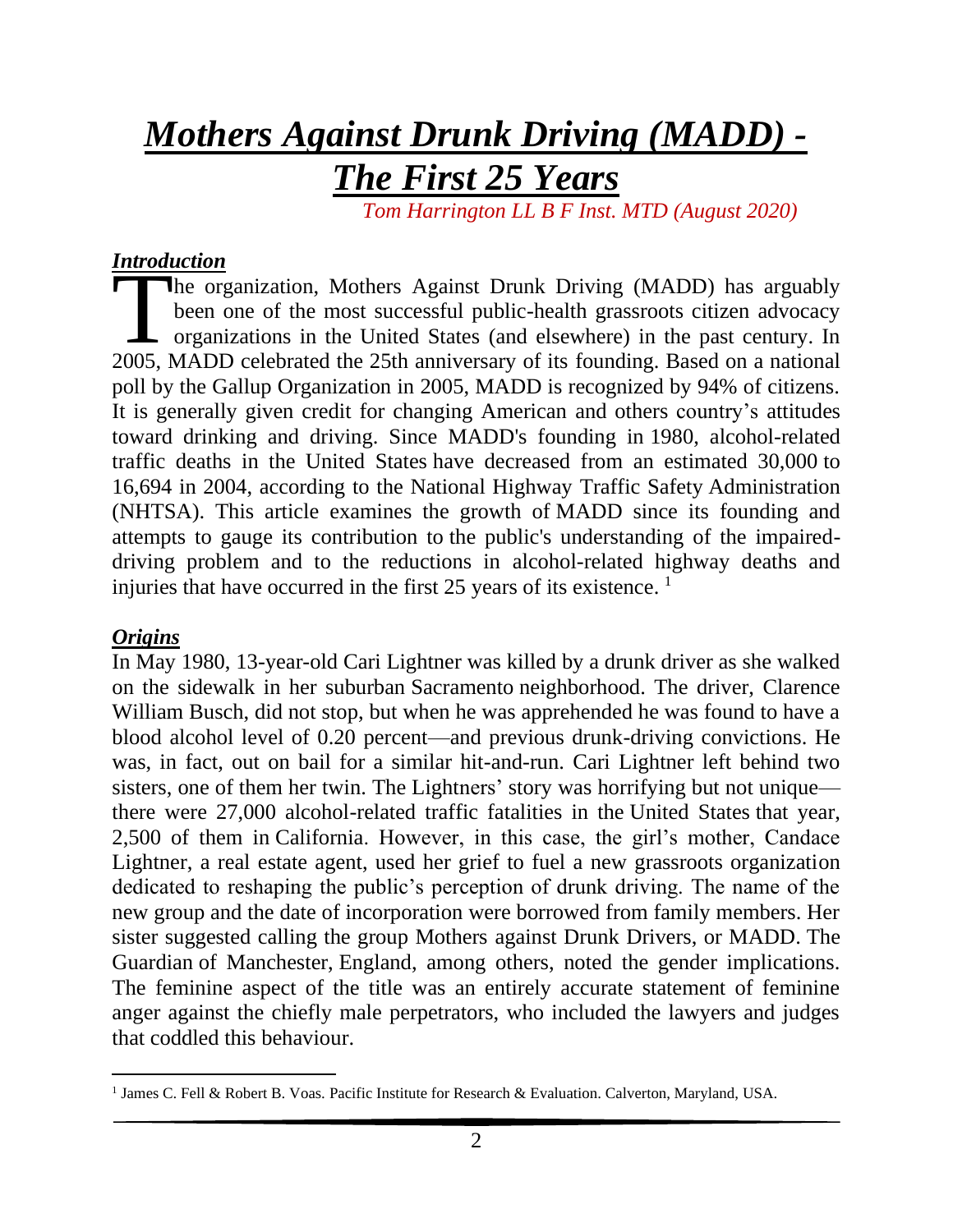MADD's mission was to convince society that driving under the influence was a serious crime, and the devastating results of the decision to drive under the influence were not "accidents." As for the date of incorporation, September 5, 1980—that would have been Cari Lightner's 14th birthday. The Guardian also noted the political implications of the word "Mother"—as American as apple pie. Still, the first couple of months were slow going. Later that autumn, Lightner persuaded California governor [Jerry Brown](https://www.encyclopedia.com/people/history/us-history-biographies/jerry-brown) to set up a task force. Two years later, a presidential commission was formed which recommended raising the minimum drinking age to 21 and revoking the license of drunk drivers. MADD was not the first organization of its kind in the [United States—](https://www.encyclopedia.com/places/united-states-and-canada/us-political-geography/united-states)RID (Remove Intoxicated Drivers) had been formed in 1978—but it soon proved to be the most influential. It had chapters in 31 States by 1982. MADD's members who were typically parents and who had lost children to drink driving accidents, testified before lawmakers. MADD's pitch focused on these innocent children, and the media was sympathetic. In fact, Lightner's own story was told in a made-for-TV movie on NBC in 1983. The same year, MADD forged an alliance with Anheuser-Busch<sup>2</sup> to promote the then-novel concept of responsible drinking. The group was clearly making big waves in the beverage industry.  $3 \text{ In } 1985$  the name was changed from Mothers against Drunk Drivers to Mothers against Drunk Driving.

#### *America's Most Liked Charity*

Mothers against Drunk Driving (MAAD) have been called America's most-liked charity, though its familiar acronym suggests the rage that prompted its formation in 1980. The group's traditional mission has been to fight what MADD national president Millie Webb has called *"the most frequently committed violent crime in the nation"—drunken driving injuries and deaths".* In its first two decades, the organization has been credited with fostering a profound reduction in the number of alcohol-related fatalities. Along the way, it changed an entire society's attitude towards driving under the influence (DUI) and introduced terms like "designated driver" into the lexicon. MADD continues to work to lower number of drunken driving deaths, and it has expanded its mission to include prevention of underage drinking.

<sup>&</sup>lt;sup>2</sup> Anheuser-Busch LLC is an American Brewing Company, Headquartered in St. Louis, Missouri. The only alcohol gift to MADD came from Anheuser-Busch. Reported to be \$175,000, it actually only amounted to \$50,000in cash when the in-kind components failed to materialize. This support did not materialize until 1983, well after much larger (\$1m) and more crucial contributions were received from insurance industry leaders and the National Highway Traffic Safety Administration (MHTSA) in 1981.

<sup>3</sup> MAAD updated 30 August 2020. http://www.maad.org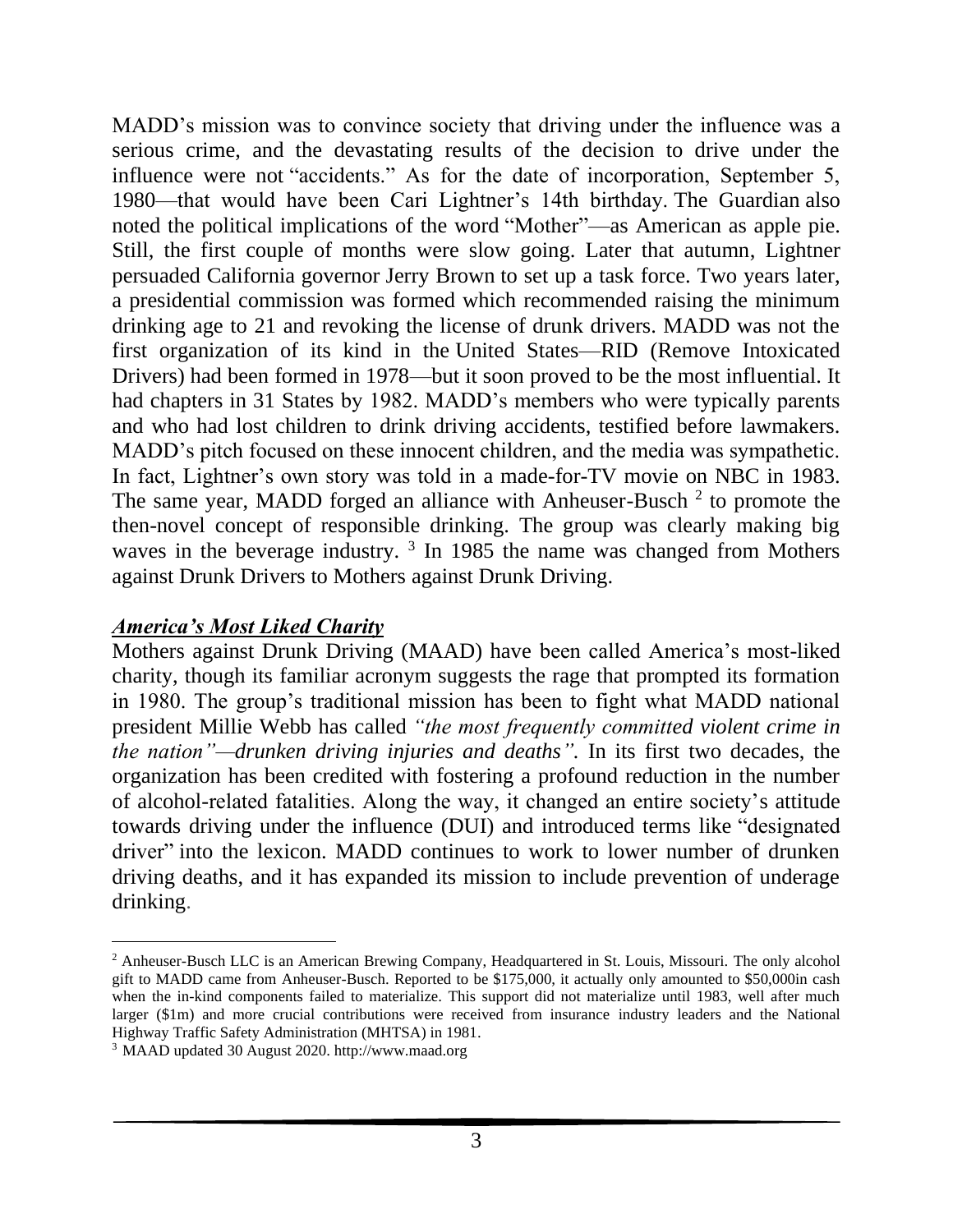# *Concept of Responsible Drinking*

MADD's mission was to convince society that driving under the influence was a serious crime, and the devastating results of the decision to drive under the influence were not "accidents." As for the date of incorporation, September 5, 1980—that would have been Cari Lightner's 14th birthday. The Guardian also noted the political implications of the word "Mother"—as American as apple pie. Still, the first couple of months were slow going. Later that fall, Lightner persuaded California governor [Jerry Brown](https://www.encyclopedia.com/people/history/us-history-biographies/jerry-brown) to set up a task force. Two years later, a presidential commission was formed which recommended raising the minimum drinking age to 21 and revoking the license of drunk drivers. MADD was not the first organization of its kind in the [United States—](https://www.encyclopedia.com/places/united-states-and-canada/us-political-geography/united-states)RID (Remove Intoxicated Drivers) had been formed in 1978—but it soon proved to be the most influential. It had chapters in 31 states by 1982. MADD's members, typically parents who had lost children to drunk driving accidents, testified before lawmakers. MADD's pitch focused on these innocent children, and the media was sympathetic. In fact, Lightner's own story was told in a made-for-TV movie on NBC in 1983. The same year, MADD forged an alliance with Anheuser-Busch to promote the then-novel concept of responsible drinking. The group was clearly making big waves in the beverage industry. 4

# *Impaired-Driving Goal*

MADD responded to the lack of progress over the last decade by setting a goal to reduce the percentage of drunk drivers in fatal crashes by 25% between the years (2006–2008). In 2003 (the last year of available detailed data when MADD established this goal 42,509 people were killed in traffic crashes in the United States. Drivers who were legally drunk were involved in 31%of those fatal crashes, resulting in 13,045 fatalities. By focusing on five key strategies MADD believes that rate can be cut by 25% from 31% to 23% over the next three years. If the 25% reduction goal can be achieved, 3,261 lives would have been saved in 2003, for example. MADD with its partners has proposed five strategies to meet that goal:

- 1. Working with law enforcement to promote highly publicized, frequent sobriety check points or similar enforcement methods in each state;
- 2. Working to achieve high levels of safety belt use in each state, including the enactment of primary safety belt laws in the 26 states that do not have such laws;

<sup>4</sup> MAAD updated August 30 2020. [http://www.maad.org](http://www.maad.org/) / encyclopedia.com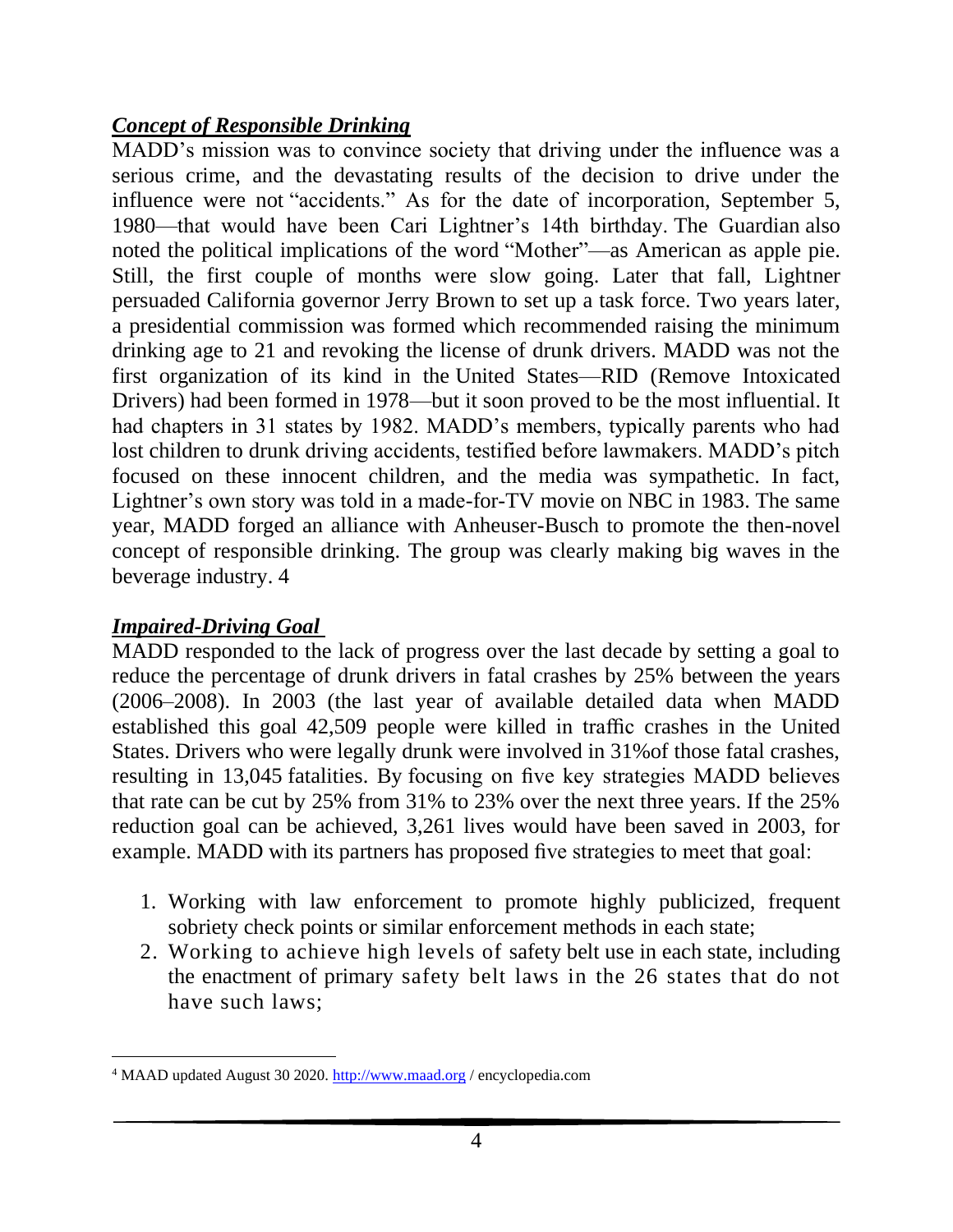- 3. Supporting the development and use of effective technology, such as alcohol ignition interlocks on vehicles to prevent impaired driving by DUI offenders;
- 4. Working to improve the DUI criminal-justice system performance and accountability, including the reinstitution of court monitoring by MADD volunteers; and
- 5. Promoting effective alternative transportation programs to prevent drunk driving. It remains to be seen whether these strategies will have an effect on the problem.

### *Underage-Drinking Goal*

It is a mark of the growth of MADD since its origin in 1980 that, in addition to an impaired-driving goal; it has set a goal for reducing underage binge drinking (five or more drinks in a row for men and four or more for women in the past month). The objective is to reduce by five percentage points the 31% of 16 to 20 year olds who report binge drinking *(SAMHSA, 2004)*. 5 Although MADD supports all of the recommendations from the Institute of Medicine report on underage drinking *(Bonnie and O'Connell, (2003),* 6 MADD plans to focus on two strategies: (1) work with police departments to strengthen the enforcement of MLDA 21 laws and (2) support and ensure adequate resources for a national media campaign on underage drinking focused on the adults. Most alcohol obtained by underage drinkers is through adults older than 21 and, in many instances, the parents. To be successful in this endeavor, MADD plans to build on recent research funded by the *NIAAA (Grant & Dawson, 1997;* 7 *[Hingson, Heeren, Zakocs, Winter, &](https://www.researchgate.net/publication/10882205_Age_of_first_intoxication_heavy_drinking_driving_after_drinking_and_risk_of_unintentional_injury_among_US_college_students?el=1_x_8&enrichId=rgreq-80f2612c966b0a0255780af2192a93ff-XXX&enrichSource=Y292ZXJQYWdlOzY4MDQ3MTY7QVM6OTcyNzY2OTc1MTM5ODlAMTQwMDIwMzk4MDM3Mw==)  Wechsler, 2003*) 8 demonstrating the impact of early onset of drinking on adult drinking and driving-and-drinking problems. More difficult still will be the reduction of binge drinking on the college level. Despite substantial efforts to reduce college drinking problems, *Hingson and Colleagues (2005)* estimated that each year 1,400 college students between the ages of 18 and 24 die and 500,000 are injured from alcohol-related causes. In a more recent article, *Hingson and Colleagues (2005)* reported that alcohol-related injury deaths increased from 1,400 to 1,700 between 1998 and 2001, indicating that high-risk drinking at colleges and universities is increasing.

<sup>5</sup> Substance Abuse

<sup>6</sup> Bonnie RJ, O'Connell ME (Eds.). (2003) *Reducing Underage Drinking: A Collective Responsibility,* National Academies Press, National Subst Abuse, Vol. 9, pp. 103-110 duce and Prevent Underage Drinking, Washington DC.

<sup>7</sup> Grant B. F. & Dawson D.A. (1997) *Age of onset of alcohol use and its association with DSM-1V alcohol abuse and dependence: Results from the longitudinal alcohol epidemiologic survey.* J. Sust. Abuse. Vil. 9, pp. 103-110

<sup>8</sup> Hingson R. *et al* (2003) *Age of first intoxication, heavy drinking, Driving after drinking, and risk of unintentional injury among US college students*. J. Stud alcohol. Vol. 64 (1), pp. 23-31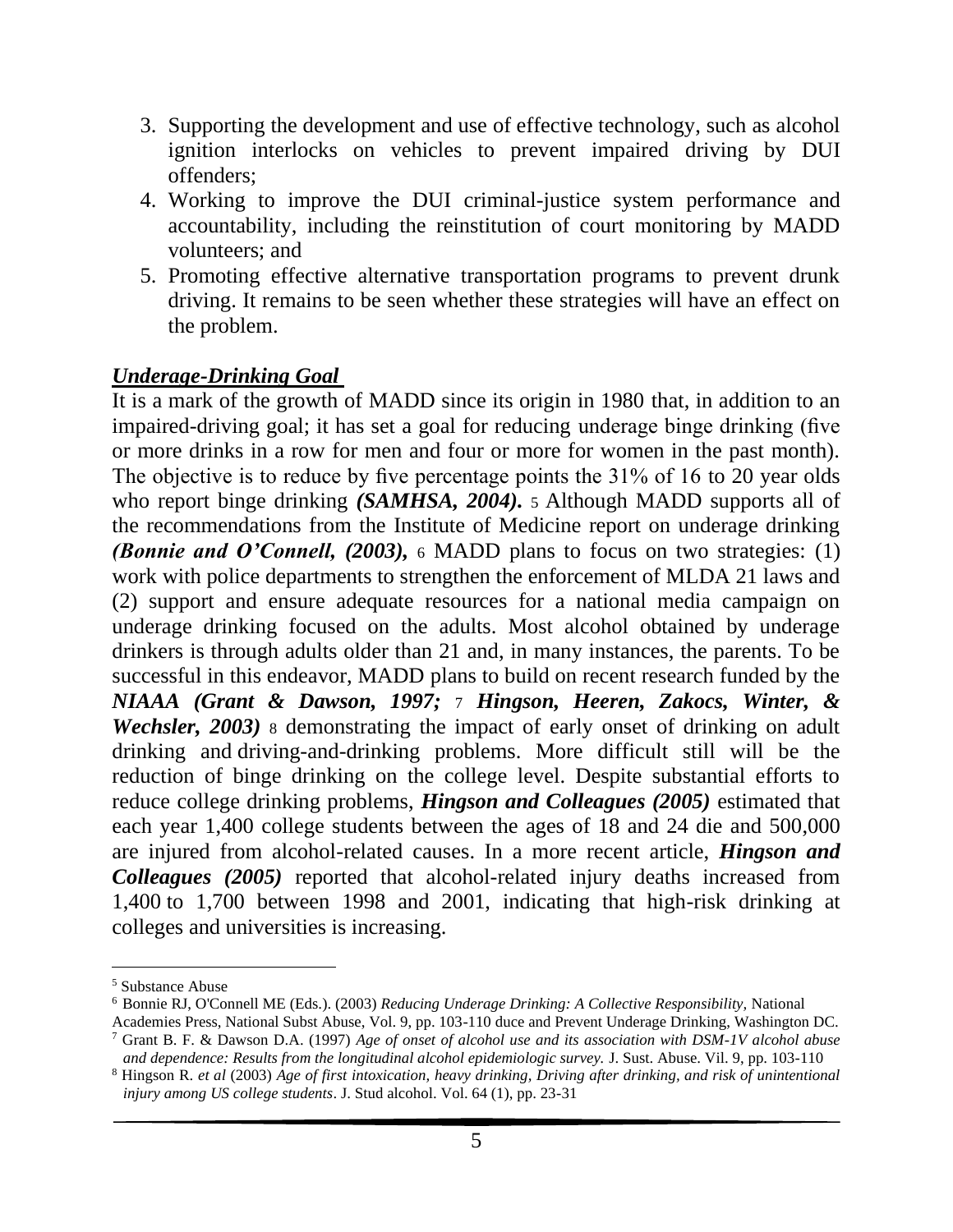Consequently, there is still pressure from some college administrators and the media to repeal the age 21 drinking limit *(Seaman, 2005).* 9 Bills to repeal 21 years of age laws have been introduced in the legislatures of Vermont, Wisconsin and Louisiana. MADD may find that a substantial effort will be needed to keep the Congress from rolling back the minimum drinking age. The organization that, when founded, was focused on the criminal drunk driver, has moved to make the reduction of underage drinking—the spawning ground for the problem—into one of its' major objectives for the future. Thus, MADD may be taking on a problem more difficult than impaired driving.

#### *Integration of Youth Programs into MADD Activities*

Early support for the MLDA 21 law represented MADD's first major step toward broadening its original focus on the criminal drunk driver. This commitment was carried forward in its strong support for the national zero-tolerance law. This law established a legal base for reducing the availability of alcohol and controlling underage impaired driving and also presented a challenge to MADD for the inclusion of youth in its activities, particularly in the areas of alcohol safety and enforcement of underage drinking-and-driving laws. A national organization of youth called "Students against Driving Drunk" developed independently. In the early nineties, the two organizations entered into discussions of the possibility of an amalgamation *(Wilkerson, 2003).* 10 This did not occur for a number of reasons, but clearly a central issue was that the SADD leadership was uncomfortable with strongly supporting impaired driving as a crime. Thus, jail had a potential role to play in combating the public disregard of the drinking-and-driving problem before 1980. However, jail space is limited and the cost of confinement to the community and the criminal-justice system is high, as noted in a study of the California legislation requiring jail sentences for first offenders by *Kinkade and Leone (1992).* 11 Although there is some evidence *(Zador et al., 1988),* 12 that jail is effective in producing general deterrence, that evidence is compromised by the fact that most state laws mandating incarceration provide for the substitution of community service due to the lack of jail space.

<sup>9</sup> Seaman, B. (2005). *How bingeing became the new college sport and why it would stop if we lowered the drinking age.* Time. Vol. 16 (6) August 29:80

<sup>10</sup> Wilkerson, D. (2003*). MADD History Presentation*. 1980-2003., Irving, TX.

<sup>11</sup> Kinkade P. & Leone M. C. (1992) *Probation & the Drunk Driver.: A cost of being MADD*. *Fed. Probation*. Vol. 56 (2) pp.6-15

<sup>12</sup> Zador P.K. *et al,* (1988) *Alcohol-impaired driving laws and fatal crash involvement.* Insurance Institute & Highway Safety, Washington DC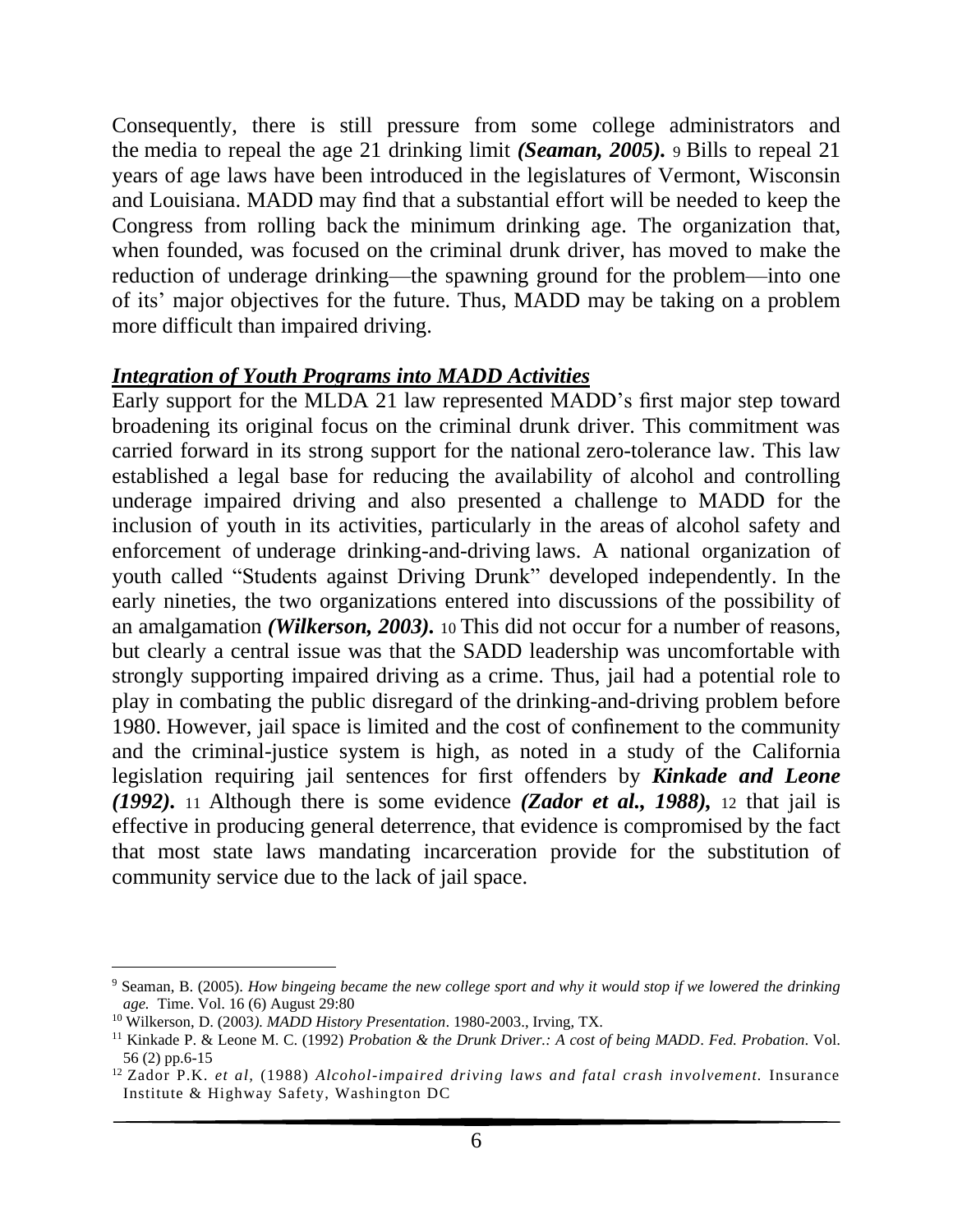Further, there is no evidence that serving jail time reduces future recidivism *(Voas, 1985).* 13 Consequently, MADD has accepted the limitations of jail for first offenders; although, it continues to support longer license suspension periods. However, MADD's position on jail sentences for multiple offenders remains unchanged. Despite its initial punitive focus, MADD also has come to support improved treatment programs for offenders as it has accepted the evidence that offenders, particularly multiple offenders, exhibit drinking problems *[Wells-](https://www.researchgate.net/publication/251743739_Identifying_and_Intervening_With_Drinking_Drivers_in_Various_Venues_A_Research_Review?el=1_x_8&enrichId=rgreq-80f2612c966b0a0255780af2192a93ff-XXX&enrichSource=Y292ZXJQYWdlOzY4MDQ3MTY7QVM6OTcyNzY2OTc1MTM5ODlAMTQwMDIwMzk4MDM3Mw==)[Parker & Williams, \(2002\)](https://www.researchgate.net/publication/251743739_Identifying_and_Intervening_With_Drinking_Drivers_in_Various_Venues_A_Research_Review?el=1_x_8&enrichId=rgreq-80f2612c966b0a0255780af2192a93ff-XXX&enrichSource=Y292ZXJQYWdlOzY4MDQ3MTY7QVM6OTcyNzY2OTc1MTM5ODlAMTQwMDIwMzk4MDM3Mw==)* 14 and that court treatment programs are effective *[Wells-Parker et al.,](https://www.researchgate.net/publication/15536471_Final_results_from_a_meta-analysis_of_remedial_interventions_with_drinkdrive_offenders?el=1_x_8&enrichId=rgreq-80f2612c966b0a0255780af2192a93ff-XXX&enrichSource=Y292ZXJQYWdlOzY4MDQ3MTY7QVM6OTcyNzY2OTc1MTM5ODlAMTQwMDIwMzk4MDM3Mw==) [1995](https://www.researchgate.net/publication/15536471_Final_results_from_a_meta-analysis_of_remedial_interventions_with_drinkdrive_offenders?el=1_x_8&enrichId=rgreq-80f2612c966b0a0255780af2192a93ff-XXX&enrichSource=Y292ZXJQYWdlOzY4MDQ3MTY7QVM6OTcyNzY2OTc1MTM5ODlAMTQwMDIwMzk4MDM3Mw==).* 15

#### *Punitive Versus Remedial Measures for Drunk Drivers*

When their loved ones have been seriously injured or killed, the victims naturally demand severe sanctions for the offenders. An early goal of MADD public policy was to demand jail terms for first offenders as well as multiple DUI offenders. In the 1960s and 1970s sanctioning of DUI offenders by the courts was relatively lenient, even to the extent of avoiding license suspension in many cases. Appropriately, MADD supported more substantial penalties to strengthen general deterrence and to prevent convicted offenders from immediately getting back on the road. Thus, MADD played an important role in encouraging states to lengthen the periods of license suspension and to adopt ALS laws. The call for jail for first offenders and increased jail time for multiple offenders was more controversial. The jail sanction can be seen as having what *Ross(1984)* 16 has called a short-term "general deterrence" impact on potential drunk drivers and a long-term "educational" component *(Andenaes, 1974)* 17 for society as a whole that characterizes impaired driving as a crime. Thus, jail had a potential role to play in combating the public disregard of the drinking-and-driving problem before 1980. However, jail space is limited and the cost of confinement to the community and the criminal-justice system is high, as noted in a study of the California legislation requiring jail sentences for first offenders by *Kinkade and Leone (1992).* <sup>18</sup>

<sup>13</sup> Voas R.B. (1985) *The Drunk Driver & Jail. Final report No. DOT HS 761-806 for the National Highway Traffic Safety Administration. Washington, DC.*

<sup>14</sup> Wells-Parker, E. & Williams, M. (2002) *Identifying and interviewing with drinking drivers in various venues*: A Research Review: Proc 16<sup>th</sup> International Conference on Alcohol, Drugs and Traffic Safety.

<sup>15</sup> Wells-Parker et al (1995). *Final results from a meta-analysis of remedial interventions with drink drive offenders addiction:* Vol. 90 (7) pp. 907-926

<sup>&</sup>lt;sup>16</sup> Ross H.L. (1984) *Deterring the Drinking Driver: Legal Policy and Social Control.* (2<sup>nd</sup> ed.) Lexington Books, MA.

<sup>17</sup> Andeanes, J. (1974) *Punishment & Deterrence*. University of Michigan. Press Ann Arbor.

<sup>18</sup> Kinkade P. & Leone M. C. (1992) *Probation & the Drunk Driver.: A cost of being MADD*. *Fed. Probation*. Vol. 56 (2) pp.6-1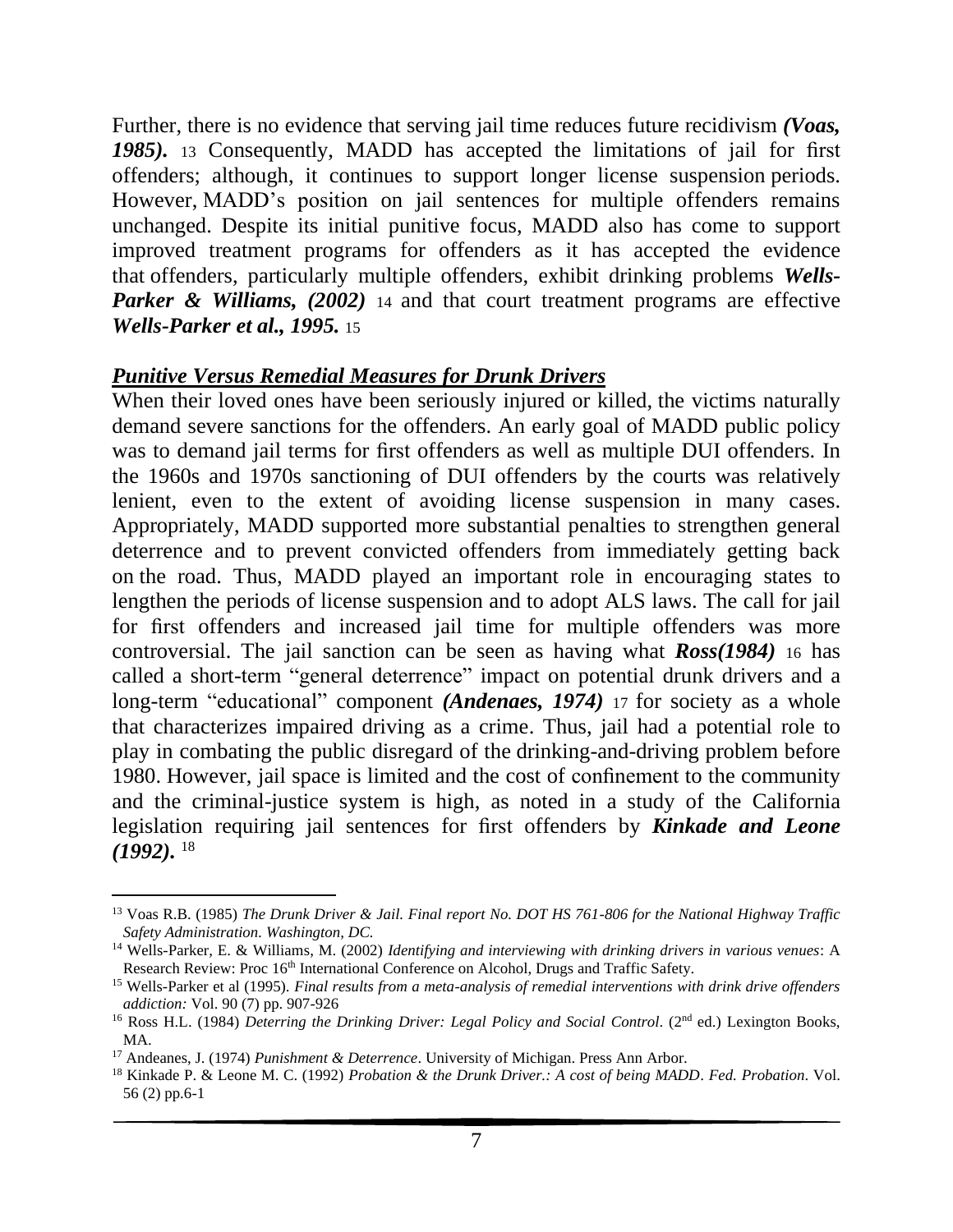## *Participation in Safety-Belt Campaigns*

The prevention of impaired driving and the use of safety belts are two of the three most important driver-behavior issues related to crash injury (along with excessive speed). Early in its history, MADD's effort to keep on message was challenged by the issue of supporting safety-belt messages and particularly safety-belt laws. Many national organizations adopted safety belt laws as a central element of their programs and the National Highway Traffic Safety Administration (NHTSA) initiated programs to encourage states to adopt primary enforcement safety belt laws, so there was not a direct need for MADD to be involved. Even so, there are a number of possibilities for combined enforcement campaigns such as checking safety-belt use at sobriety checkpoints and detecting impaired drivers during night time safety-belt usage enforcement activities. Initially, some were concerned that this would dilute MADD's drinking-and-driving message, but, ultimately, these concerns were resolved by promoting safety belts as the best protection for potential victims against the drunk driver. This ability to assume other key safety measures within the MADD mission was probably an important factor in keeping the organization within the mainstream of the highway-safety movement.

#### *VictimServicesGoal*

As indicated earlier, a major source of strength for MADD is its highly developed program of service to the victims of drunk drivers. Its Victim Assistance Program (VAP) had more than 1,200 trained victim advocates and, in 2004, assisted more than 31,000 victims and survivors of impaired-driving crashes nationwide, a 5% increase from 2003*. Marshall and Oleson (1996*) 19 have recognized the program as *"filling a cultural void and providing a way for people to manage and channel their grief in ways that are psychologically healthy and socially constructive." Weed (1987)* 20 noted that victim activists gain status and experience that facilitates their playing leadership roles-leadership that MADD has harnessed in building its local chapters *(McCarthy & Wolfson, 1996*).21 MADD has set a goal of increasing the number of victims served by at least 20% a year through 2008, an important objective to its continued growth.

<sup>19</sup> Marshall M. & Oleson A. (1996). *MADDer Than Hell*. Qualitative Health Research. Vol. 6 (1) , pp. 6-22

<sup>20</sup> Weed F. J., (1987) *Grass-Roots Activism & the Drunk Driving Issue: A Survey of MADD Chapters, Law & Policy. Vol*. 9, pp.259-278.

<sup>21</sup> McCarthy, M.D. & Wolfson, M. (1996) *Resources, mobilization by social movement organizations: agency, strategy, and organization in the movement against drinking and driving.* American Sociological Review. Vol. 61 (6) pp. 1070-1088